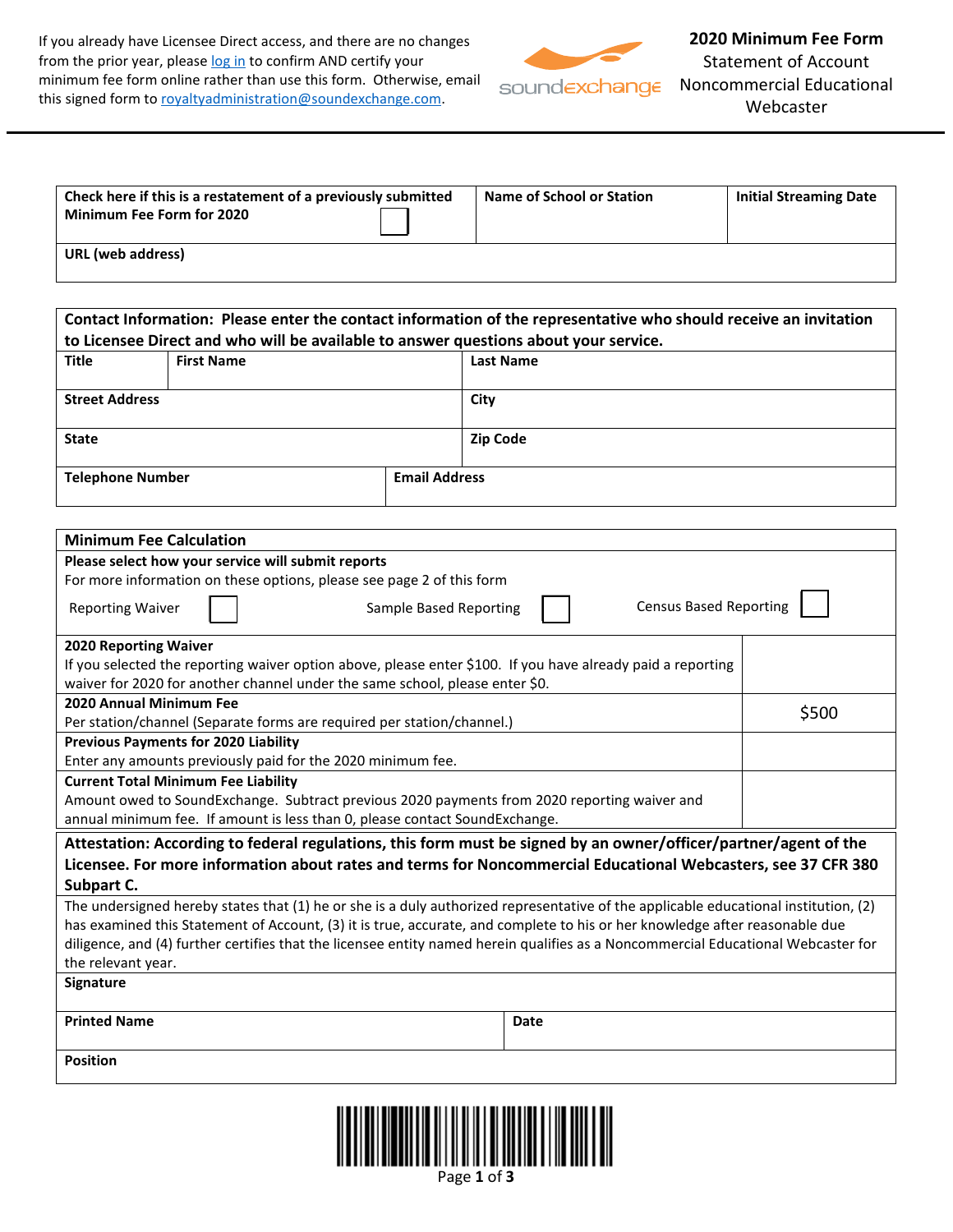

**2020 Minimum Fee Form**  Statement of Account Noncommercial Educational Webcaster

## **I. ELIGIBILITY FOR NONCOMMERCIAL EDUCATIONAL WEBCASTER RATES AND TERMS**

To be eligible for the Noncommercial Educational Webcaster Rates and Terms, a service must be a Noncommercial Webcaster (generally, a service that has received (or applied for) tax-exempt status under section 501 of the Internal Revenue Code or is operated by a governmental entity for public purposes) that is operated by (or affiliated with and sanctioned by) a domestically accredited educational institution, and the service's webcasting operations must be staffed substantially by students enrolled at the educational institution. In addition, the service must take affirmative steps not to make total transmissions in excess of 159,140 Aggregate Tuning Hours on any individual channel or station in any month, if it has made total transmissions in excess of 159,140 Aggregate Tuning Hours on any individual channel or station in more than one month of the previous calendar year. If the service has exceeded 159,140 Aggregate Tuning Hours in more than one month in the previous calendar year, the service music contact licenseerelations@soundexchange.com for information on how to proceed.

## **II. REPORTING OPTIONS**

For each year, Noncommercial Educational Webcasters must choose between one of the three options below for providing Reports of Use to SoundExchange:

- 1. Reporting waiver: This option is available for services which (a) did not exceed listenership of 80,000 aggregate tuning hours ("ATH") for more than one month on any single station or channel during the preceding calendar year, and (b) do not reasonably expect to exceed listenership of 80,000 ATH in any month on any single station or channel for the applicable calendar year. (If the service is operating multiple stations or channels, only one waiver is required. A single \$100 fee per year covers the reporting waiver for all stations/channels.) Note: If the service unexpectedly exceeded 80,000 ATH on any single station or channel during more than one month within the previous calendar year, it may still elect the reporting waiver option for the applicable calendar year, provided it implements measures reasonably calculated to ensure that it does not make Eligible Transmissions exceeding 80,000 ATH per station or channel for any month within the applicable calendar year and contacts Licensee Relations immediately to confirm such implementation.
- 2. Sample-based reporting: This option is available for services which (a) did not exceed listenership of 159,140 aggregate tuning hours ("ATH") for more than one month on any single station or channel during the preceding calendar year, and (b) do not reasonably expect to exceed listenership of 159,140 ATH in any month on any single station or channel for the applicable year. The service will submit four quarterly Reports of Use on an annual basis (each due January 31 of the subsequent year). Each quarterly Report of Use must identify all sound recordings transmitted under statutory licensing which generated performances during any two weeks within that quarter. (Please see 37 CFR 370.4 for more information on format and delivery specifications.) NOTE: In lieu of providing actual total performances per track or total ATH for the two weeks surveyed, services may submit station/channel name and play frequency (i.e. "spins") per track. Services are encouraged to provide actual total performance or total ATH, if possible.
- 3. Census-based reporting: The service will submit three monthly Reports of Use on a quarterly basis (due within 45 days after the end of each calendar quarter), each containing the complete listing of each sound recording transmitted under statutory licensing which generated performances during each month within the quarter. (Please see 37 CFR 370.4 for more information on format and delivery specifications.) NOTE: For the first calendar year that a service submits census-based reporting the service may submit station/channel name and play frequency (i.e. "spins") per track instead of actual total performances per track or aggregate tuning hours. After that first year of census-based reporting, all Reports of Use for subsequent years must contain either aggregate tuning hours or actual total performances per track.